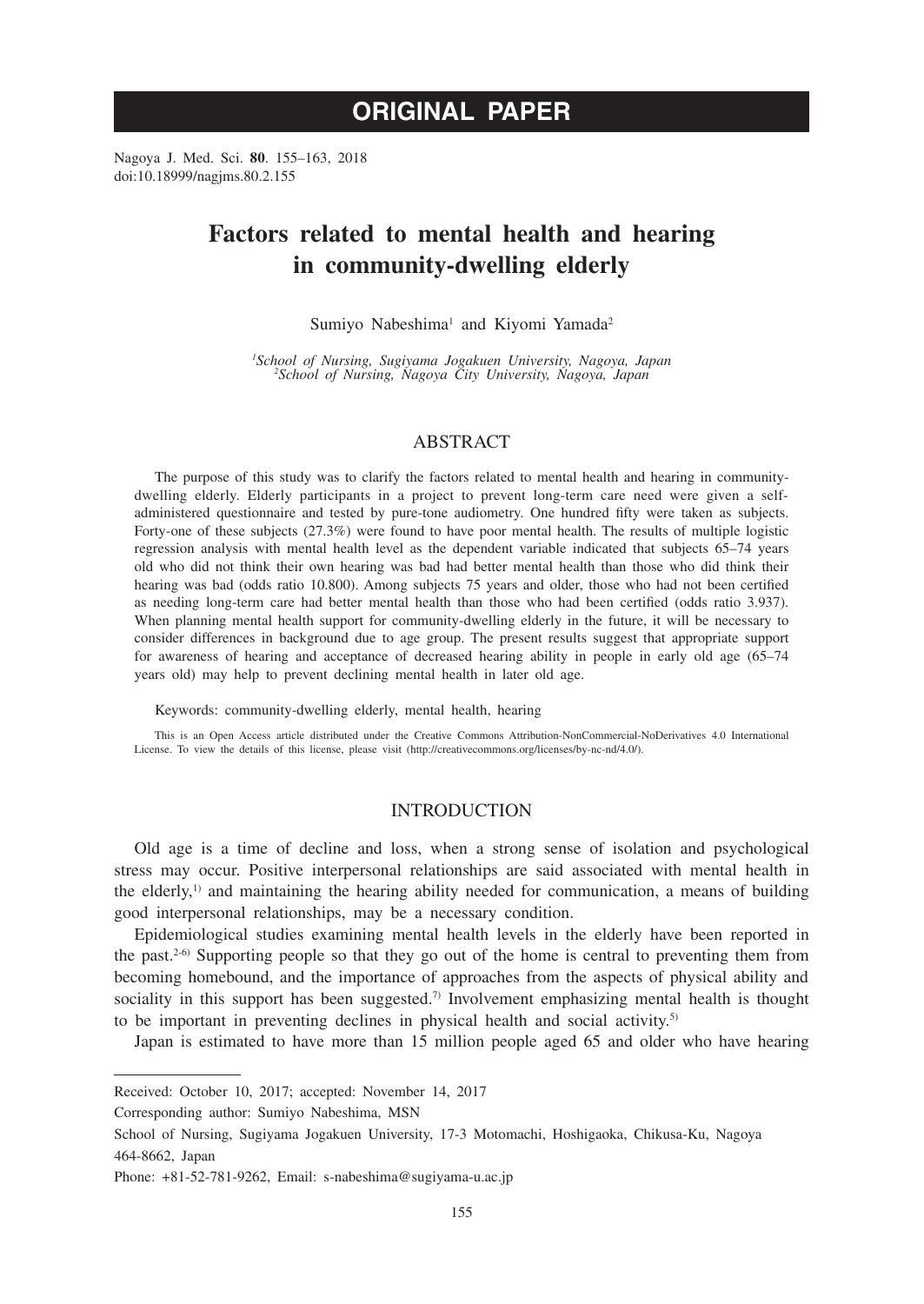loss,<sup>8)</sup> and while about half of elderly people are conjectured to have some hearing loss, most reports on this subject are limited to the relationship between mental health and the ability to hear pure tones and self-perceived hearing. There are also reports on how coping strategies and stress cognition<sup>9,10)</sup> accompanying hearing loss affect mental health, but the subjects in those studies were people receiving care at medical institutions. No reports focusing on communitydwelling elderly are seen.

Elucidation of the factors related to mental health and hearing in the elderly is also important from the perspective of preventing the need for long-term care, and may be helpful in supporting the mental health of elderly people in the community in coming years. The subjects of this study were community-dwelling elderly participating in a program to prevent the need for long-term care, and the aim of the study was to elucidate factors related to mental health and hearing.

## **METHODS**

### *Subjects*

The survey subjects were 192 elderly people participating in a program to prevent the need for long-term care in City A.

# *Questionnaire and Measurement*

The participants responded to a questionnaire and were tested with pure tone audiometry. The questionnaire forms were collected by researchers when the survey was finished. Pure tone audiometry was performed using a Rion audiometer (AA-58), and ability to hear 40 dB tones at 1000 Hz and 2000 Hz with both ears was tested. No sound-proof room was available, and so the tests were performed in a private room or one corner of the classroom where the long-term care need prevention program was held. The survey was conducted from mid-April until the end of June, 2011.

1. Characteristics of elderly participants

 Participants were asked their age, sex, whether they lived with family, whether they had a role to fulfill in daily life, whether they were certified to receive long-term care, and the frequency with which they went outside the home.

2. Individual environment related to hearing

 Participants were asked whether they have any ear disease, whether anyone close to them is hard of hearing, whether they have ever been told that they were hard of hearing, and whether they had ever used a hearing aid.

3. Individual characteristics related to hearing

 Participants were asked their self-perceived hearing, hearing handicap, and whether they like conversation.

For self-perceived hearing, the question "Do you feel you have a hearing loss?"<sup>11)</sup> has been translated into Japanese as "*Jibun de kikoe ga warui to omoimasu-ka?*" (Do you feel your hearing is poor?), and this translation was adopted.<sup>12)</sup>

 For hearing handicap, the Hearing Handicap Inventory for the Elderly Short Version  $(HHIE-S)$ ,  $^{13,14)}$ 

4. Pure-tone audiometry

 A simple test of whether subjects could hear 40 dB tones at 1000 Hz and 2000 Hz was conducted. In this study, subjects who could hear 40 dB tones at 1000 Hz and 2000 Hz with both the left ear and right ear were recorded as "Can hear tones" and all others as "Cannot hear tones."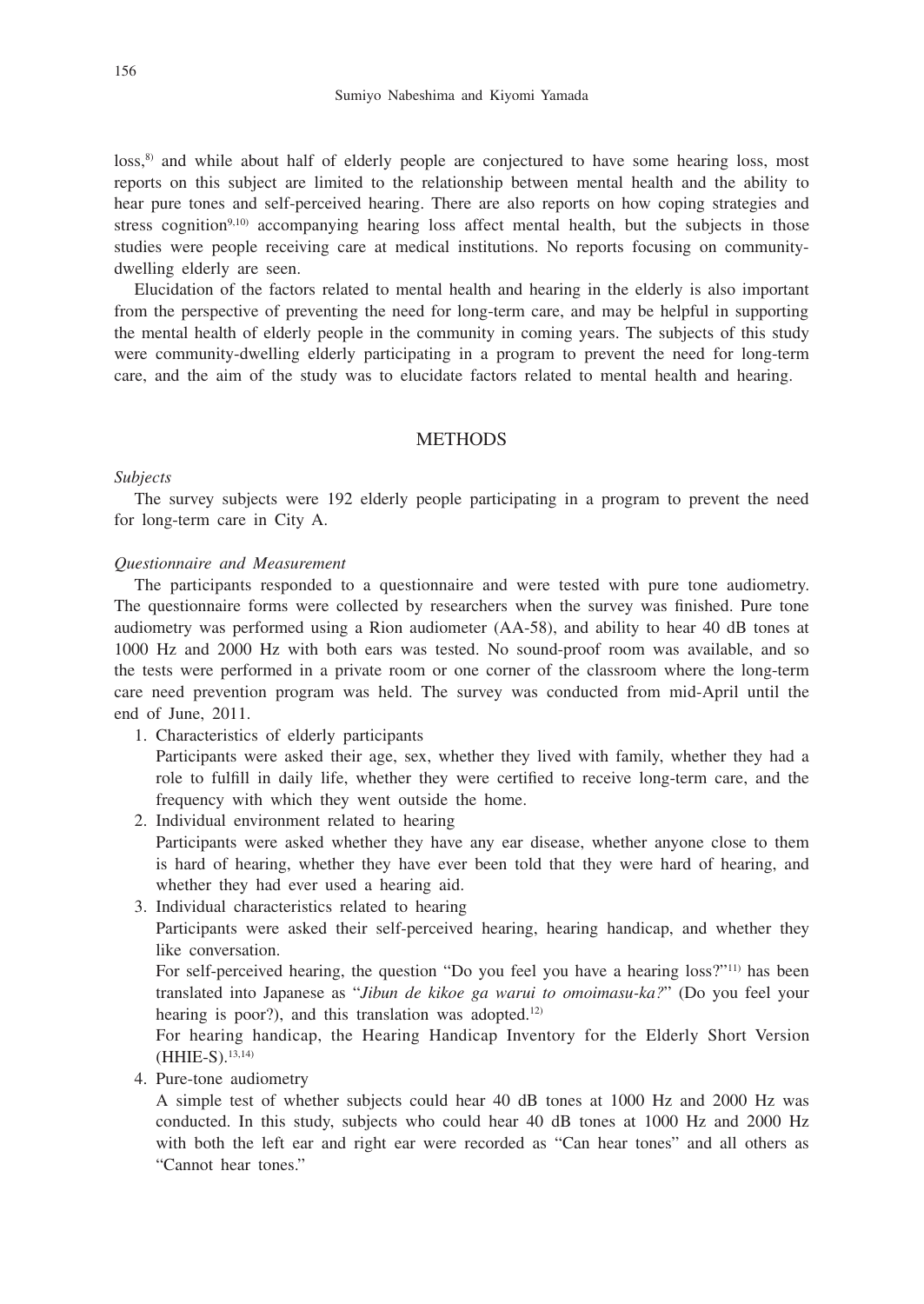## 157

## 5. Mental health

 For mental health, the Japanese version GHQ12, the short form of the General Health Questionnaire (GHQ) was used. The GHQ was scored with 12 as the highest possible score, and a false recognition rate of 18.9% was adopted for the lowest demarcation point of 2–3,<sup>15)</sup> with  $\leq$  2 as good and  $\geq$  3 as poor.

# *Data Analysis*

People aged 65–74 years were classified as young-old, and those 75 years and older as old-old. A chi-square test was used to examine the relationship between mental health and the characteristics of elderly participants, individual environment related to hearing, and individual characteristics related to hearing. Fisher's exact test was performed for variables that had a cell with an expected frequency of <5. To clarify factors related to mental health, a stepwise multiple logistic regression analysis was conducted based on the likelihood ratio with mental health as the dependent variable. The level of statistical significance was taken to be less than 5% and the statistical analysis was done using IBM SPSS Statistics Version 23.

## *Ethical Considerations*

The study purpose, study plan, and the confidentiality of personal information were explained to the subjects orally and in writing. The participants' consent to participate in the study was confirmed by signing consent forms. This study was approved by the Nagoya City University School of Nursing research ethics committee in February 2011.

# RESULTS

#### *Sample Characteristics*

Among the participants in the program to prevent the need for long-term care in City A, consent for this survey was obtained from 157 men and women aged 65 to 94 years old. Among them, 7 people who did not respond to the GHQ12 measure of mental health were excluded and the study was conducted with the remaining 150 people as subjects (Table 1). The percentage of subjects with poor mental health was 22.9% in the young-old and 29.4% in the old-old, and significant differences were seen in *I can't always concentrate* (*p* = 0.008), *I do not feel value in the things I do*  $(p = 0.012)$ , and *I do not enjoy daily life*  $(p = 0.014)$ .

| $\tilde{}$                                            | $\tilde{}$     |     |      |
|-------------------------------------------------------|----------------|-----|------|
| Characteristics                                       |                | N   | $\%$ |
| Age                                                   | $65 - 74$      | 48  | 32.0 |
|                                                       | $75 -$         | 102 | 68.0 |
| <b>Sex</b>                                            | Male           | 14  | 9.3  |
|                                                       | Female         | 136 | 90.7 |
| Live together with family                             | Yes            | 97  | 64.7 |
|                                                       | N <sub>0</sub> | 53  | 35.3 |
| Have role in daily life                               | Yes            | 141 | 94.0 |
|                                                       | N <sub>o</sub> | 9   | 6.0  |
| Certification of need for long-term care <sup>a</sup> | Yes            | 18  | 12.2 |
|                                                       | No             | 130 | 87.8 |

**Table 1** Demographic backgrounds of respondents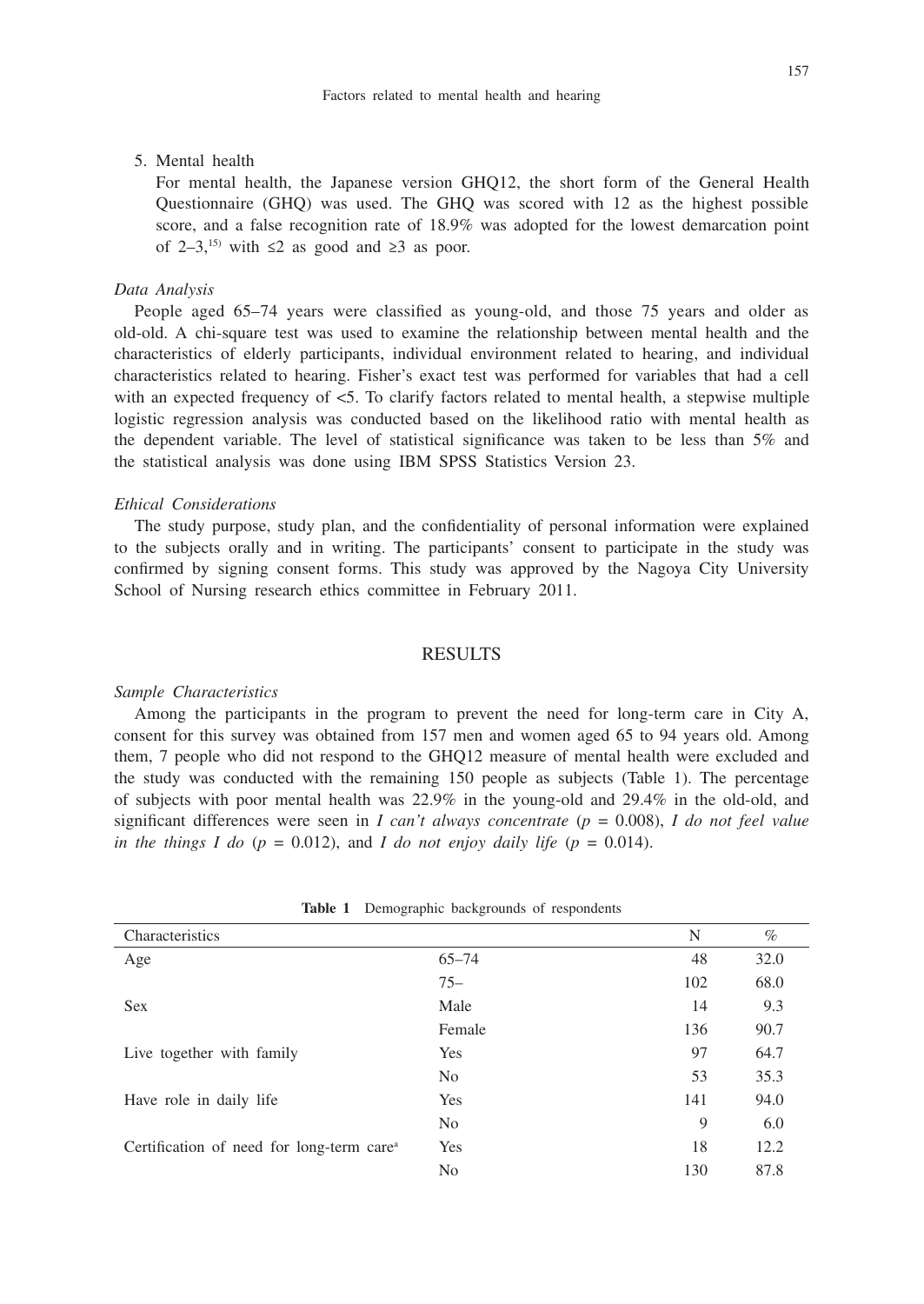| Frequency of going out                          | Almost every day          |     | 64.0 |
|-------------------------------------------------|---------------------------|-----|------|
|                                                 | No more than 3 times/week | 54  | 36.0 |
|                                                 |                           |     |      |
| Ear disease                                     | Yes                       | 46  | 30.7 |
|                                                 | N <sub>0</sub>            | 104 | 69.3 |
| Hearing-impaired person around one <sup>a</sup> | Yes                       | 55  | 37.2 |
|                                                 | N <sub>0</sub>            | 93  | 62.8 |
| Been told one is hard of hearing                | Yes                       | 55  | 36.7 |
|                                                 | N <sub>0</sub>            | 95  | 63.3 |
| Have worn a hearing aid                         | Yes                       | 16  | 10.7 |
|                                                 | N <sub>0</sub>            | 134 | 89.3 |
|                                                 |                           |     |      |
| Self-perceived hearing                          | Think                     | 73  | 48.7 |
|                                                 | Did not think             | 77  | 51.3 |
| Hearing handicap                                | No handicap               | 106 | 70.7 |
|                                                 | Mild handicap             | 33  | 22.0 |
|                                                 | Significant handicap      | 11  | 7.3  |
| Like conversation                               | Like                      | 143 | 95.3 |
|                                                 | Not like                  | 7   | 4.7  |
| Pure-tone thresholds <sup>b</sup>               | Can hear some tones       | 90  | 60.4 |
|                                                 | Cannot hear any tones     | 59  | 39.6 |

#### N=150

a N=148 because of missing values

b N=149 because of missing values

## *Relationship between Mental Health and Each Variable*

The results of a chi-square test between mental health and each variable in the 65–74 year-old group showed significant differences in *Frequency of going out of the house* (*p* = 0.036), *Have been told one is hard of hearing*  $(p = 0.032)$ , *Self-perceived hearing*  $(p = 0.009)$ , and *Hearing handicap* (*p* = 0.034).

For those 75 and older, the only significant difference was seen in *Certification of need for long-term care* (*p* = 0.016) (Table 2).

|                           |        |            | $65 - 74$ |                |  |
|---------------------------|--------|------------|-----------|----------------|--|
|                           |        | Good       | No good   | P <sup>b</sup> |  |
| Total N $(\%)$            |        | 37 (100.0) | 11(100.0) |                |  |
| <b>Sex</b>                | Male   | 3(8.1)     | 0(0.0)    | .449           |  |
|                           | Female | 34 (91.9)  | 11(100.0) |                |  |
| Live together with family | Yes    | 32 (86.5)  | 9(81.8)   | .513           |  |
|                           | No     | 5(13.5)    | 2(18.2)   |                |  |

**Table 2** Relationship between mental health and all variables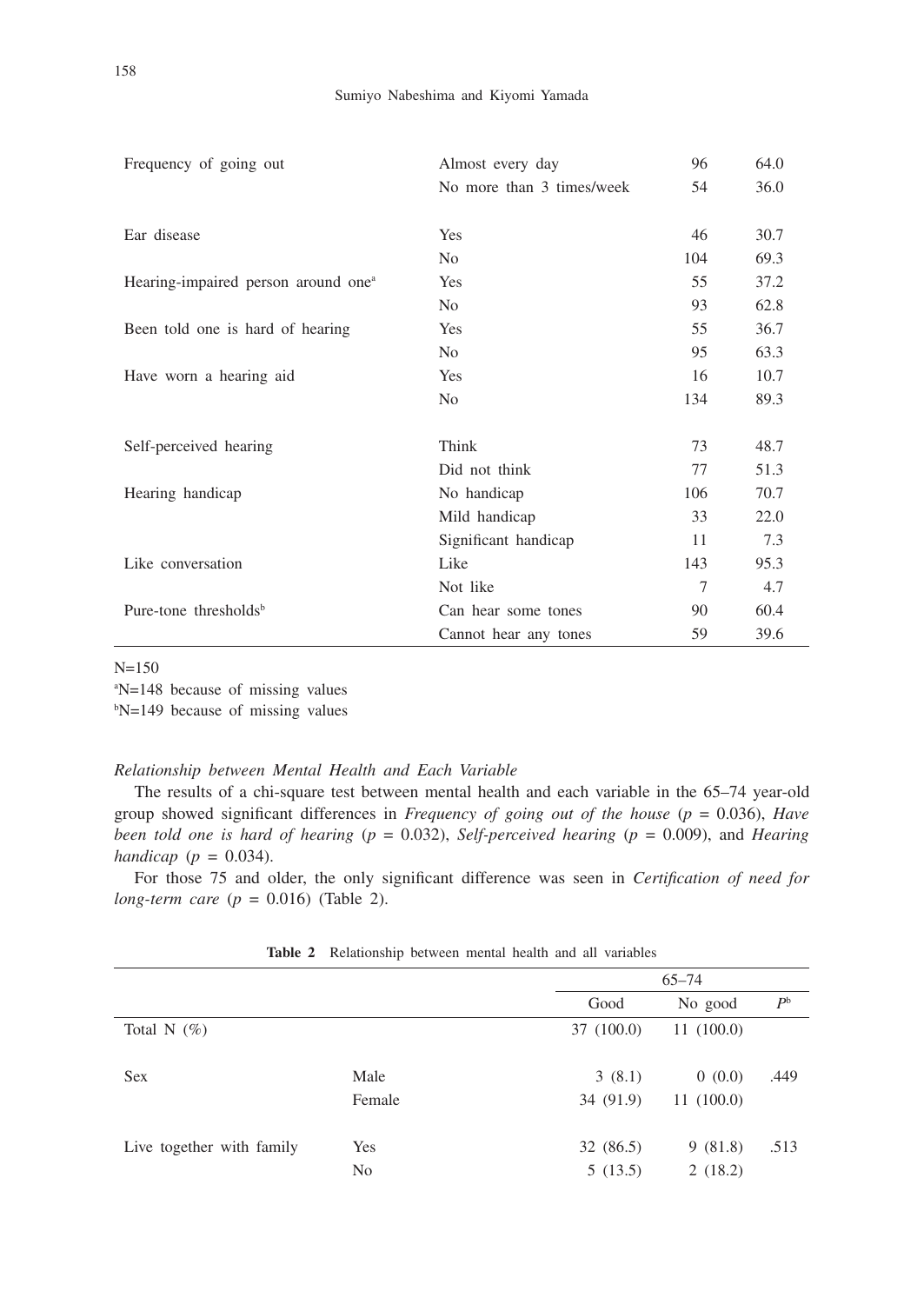| Have role in daily life           | Yes                       | 37 (100.0) | 11(100.0) |      |
|-----------------------------------|---------------------------|------------|-----------|------|
|                                   | N <sub>0</sub>            | 0(0.0)     | 0(0.0)    |      |
| Certification of need for         | Yes                       | 1(2.7)     | 0(0.0)    | .771 |
| long-term care <sup>a</sup>       | N <sub>0</sub>            | 36 (97.3)  | 11(100.0) |      |
| Frequency of going out            | Almost everyday           | 32 (86.5)  | 6(54.5)   | .036 |
|                                   | No more than 3 times/week | 5(13.5)    | 5(45.5)   |      |
| Ear disease                       | Yes                       | 9(24.3)    | 5(45.5)   | .164 |
|                                   | N <sub>o</sub>            | 28 (75.7)  | 6(54.5)   |      |
| Have hearing-impaired person      | Yes                       | 12(32.4)   | 5(50.0)   | .253 |
| around one <sup>a</sup>           | N <sub>0</sub>            | 25(67.6)   | 5(50.0)   |      |
| Been told one is hard of          | Yes                       | 10(27.0)   | 7(63.6)   | .032 |
| hearing                           | No                        | 27 (73.0)  | 4(36.4)   |      |
| Have worn a hearing aid           | Yes                       | 1(2.7)     | 2(18.2)   | .127 |
|                                   | No                        | 36 (97.3)  | 9(81.8)   |      |
| Self-perceived hearing            | Think                     | 10(27.0)   | 8(72.7)   | .009 |
|                                   | Did not think             | 27(73.0)   | 3(27.3)   |      |
| Hearing handicap                  | N <sub>0</sub>            | 30(81.1)   | 5(45.5)   | .034 |
|                                   | Mild                      | 6(16.2)    | 6(54.5)   |      |
|                                   | significant               | 1(2.7)     | 0(0.0)    |      |
| Like conversation                 | Like                      | 36 (97.3)  | 9(81.8)   | .127 |
|                                   | Not like                  | 1(2.7)     | 2(18.2)   |      |
| Pure-tone thresholds <sup>a</sup> | Can hear some tones       | 30(81.1)   | 8(72.7)   | .413 |
|                                   | Cannot hear any tones     | 7(18.9)    | 3(27.3)   |      |
|                                   |                           |            |           |      |

N=150

a *n* differs because of missing values for 1 person for *People around one who are hard of hearing* in the 65–74 year-old subjects, and for 2 persons for *Certification of need for long-term care* and for 1 person each for *People around one who are hard of hearing* and *Pure tone hearing ability* in the ≥75 year-old subjects

b Significant difference in cross-tabulation of mental health and each item in subjects aged 64–75 years and ≥75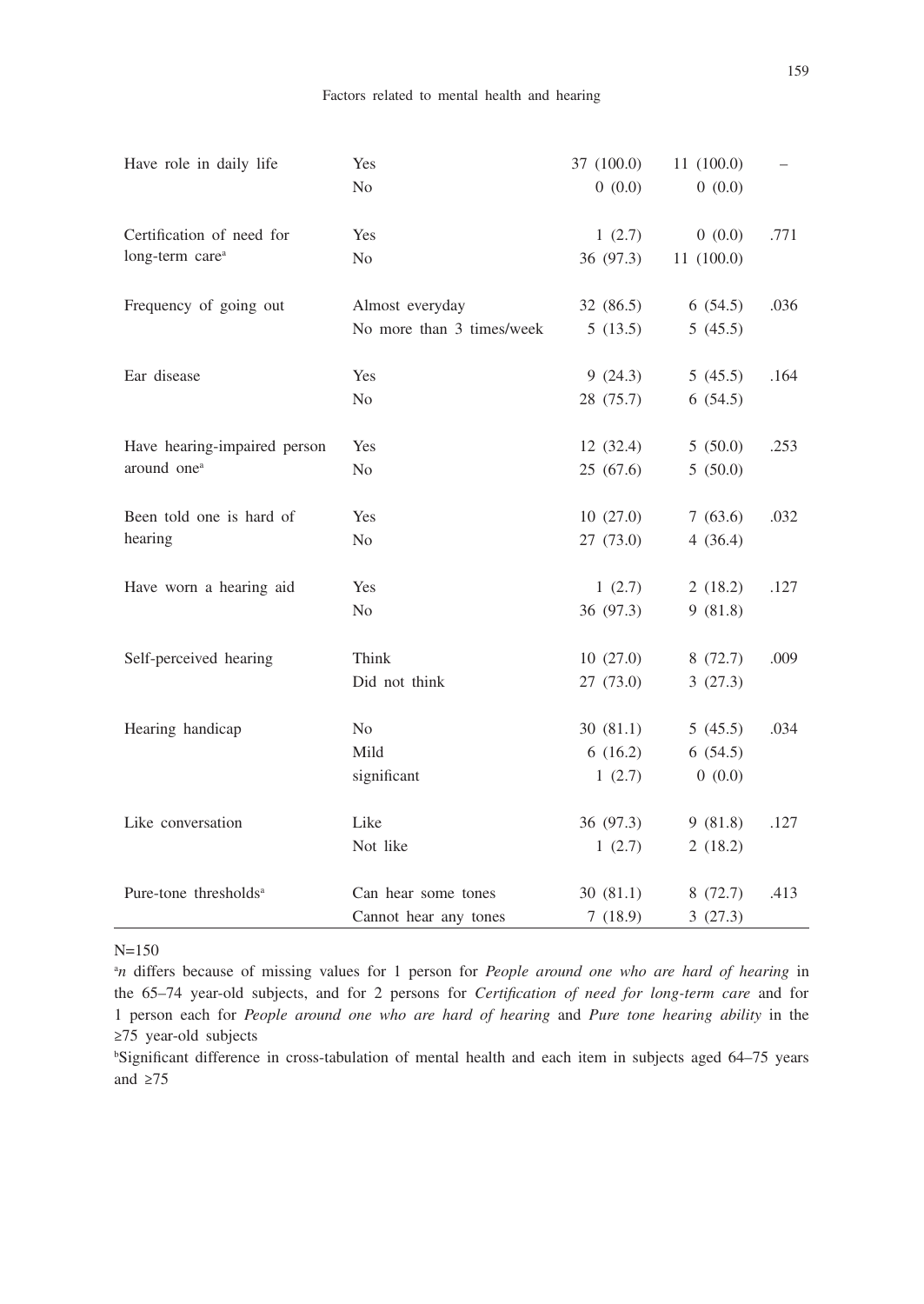|                              |                           | $75 -$      |           |                |
|------------------------------|---------------------------|-------------|-----------|----------------|
|                              |                           | Good        | No good   | P <sup>b</sup> |
| Total N $(\%)$               |                           | 72 (%)      | 30 $(\%)$ |                |
|                              |                           |             |           |                |
| Sex                          | Male                      | 9(12.5)     | 2(6.7)    | .315           |
|                              | Female                    | 63 (87.5)   | 28 (93.3) |                |
|                              |                           |             |           |                |
| Live together with family    | Yes                       | 42 (58.3)   | 14 (46.7) | .195           |
|                              | N <sub>0</sub>            | 30(41.7)    | 16(53.3)  |                |
|                              |                           |             |           |                |
| Have role in daily life      | Yes                       | 65 (90.3)   | 28 (93.3) | .474           |
|                              | N <sub>o</sub>            | 7(9.7)      | 2(6.7)    |                |
|                              |                           |             |           |                |
| Certification of need for    | Yes                       | 8(11.1)     | 9(32.1)   | .016           |
| long-term care <sup>a</sup>  | N <sub>0</sub>            | 64 (88.9)   | 19 (67.9) |                |
| Frequency of going out       | Almost everyday           | 45 (62.5)   | 13(43.3)  | .060           |
|                              | No more than 3 times/week | 27(37.5)    | 17 (56.7) |                |
|                              |                           |             |           |                |
| Ear disease                  | Yes                       | 20 (27.8)   | 12(40.0)  | .164           |
|                              | N <sub>0</sub>            | 52 (72.2)   | 18 (60.0) |                |
|                              |                           |             |           |                |
| Have hearing-impaired person | Yes                       | 25(35.2)    | 13(43.3)  | .291           |
| around one <sup>a</sup>      | N <sub>0</sub>            | 46 (64.8)   | 17 (56.7) |                |
|                              |                           |             |           |                |
| Been told one is hard of     | Yes                       | 23 (31.9)   | 15(50.0)  | .068           |
| hearing                      | N <sub>o</sub>            | 49 $(68.1)$ | 15(50.0)  |                |
|                              |                           |             |           |                |
| Have worn a hearing aid      | Yes                       | 8(11.1)     | 5(16.7)   | .320           |
|                              | N <sub>0</sub>            | 64 (88.9)   | 25 (83.3) |                |
|                              |                           |             |           |                |
| Self-perceived hearing       | Think                     | 37 (51.4)   | 18(60.0)  | .283           |
|                              | Did not think             | 35 (48.6)   | 12(40.0)  |                |
|                              |                           |             |           |                |
| Hearing handicap             | N <sub>0</sub>            | 54 (75.0)   | 17 (56.7) | .058           |
|                              | Mild                      | 14 (19.4)   | 7(23.3)   |                |
|                              | significant               | 4(5.6)      | 6(20.0)   |                |
|                              |                           |             |           |                |
| Like conversation            | Like                      | 69 (95.8)   | 29 (96.7) | .663           |
|                              | Not like                  | 3(4.2)      | 1(3.3)    |                |
|                              |                           |             |           |                |
| Pure-tone thresholdsa        | Can hear some tones       | 41 (56.9)   | 11 (37.9) | .065           |
|                              | Cannot hear any tones     | 31 (43.1)   | 18 (62.1) |                |

# **Table 2** Continued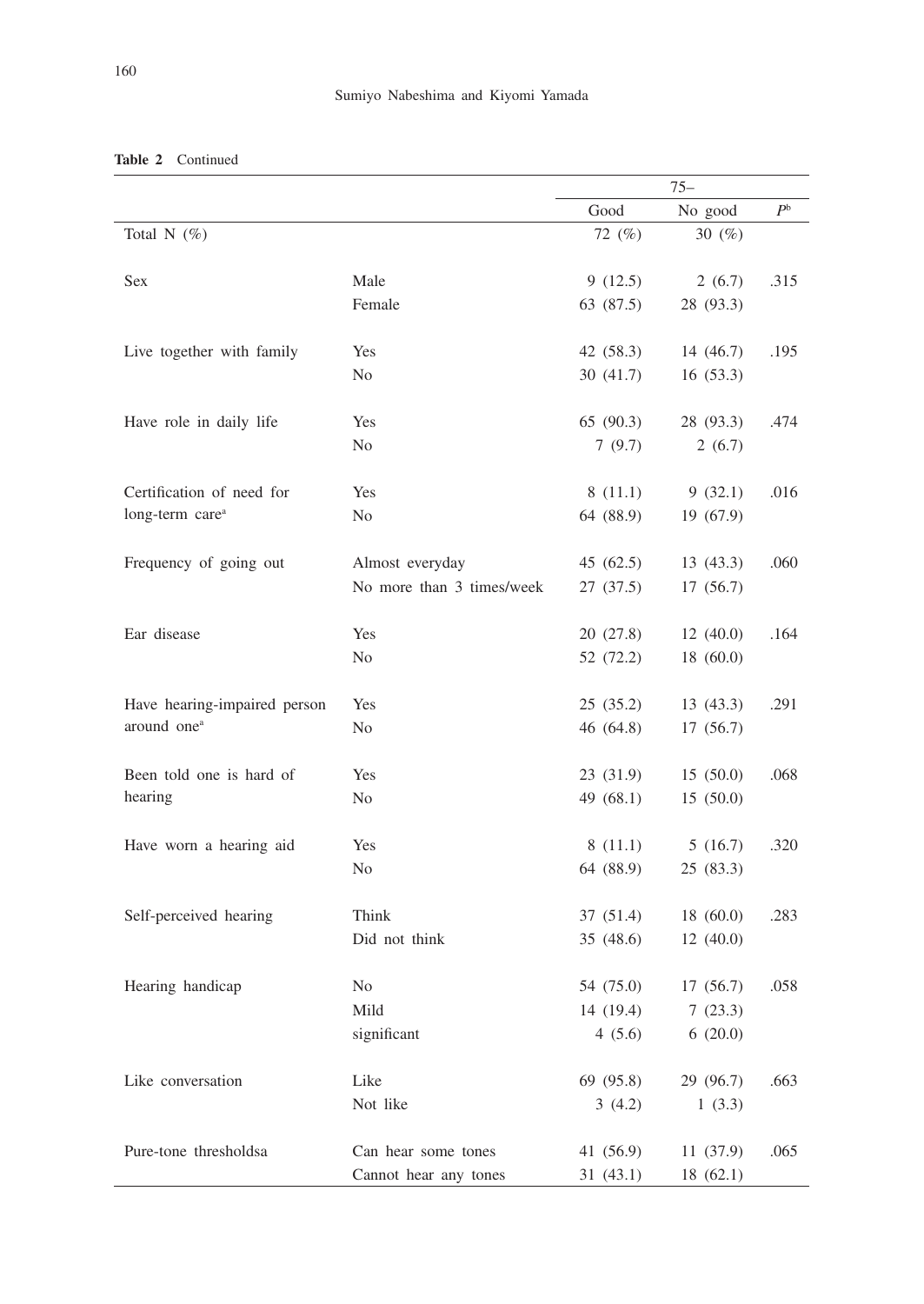#### *Factors Related to Mental Health and Hearing*

A stepwise multiple logistic regression analysis was conducted based on the likelihood ratio with mental health as the dependent variable. The result of a model chi-square test in those aged 65–74 years was  $p = 0.002$  and the discriminative predictive rate was 78.7%, showing no problems. *Self-perceived hearing* was identified as a related factor, for which the odds ratio was 10.800. The result of a model chi-square test in subjects aged 75 years and older was *p* = 0.014, and the discriminative predictive value was 73.5%, showing no problem. The identified related factor was *Certification of need for long-term care*, for which the odds ratio was 3.937 (Table 3).

|                                          |                  | $65 - 74$ <sup>a</sup> |                  | $75 -$             |
|------------------------------------------|------------------|------------------------|------------------|--------------------|
|                                          | $\boldsymbol{p}$ | Odds ratio             | $\boldsymbol{p}$ | Odds ratio         |
|                                          |                  | $(95\%CI)$             |                  | $(95\%CI)$         |
| Certification of need for long-term care |                  |                        | .013             |                    |
| Yes                                      |                  |                        |                  | 1.000              |
| N <sub>0</sub>                           |                  |                        |                  | 3.937              |
|                                          |                  |                        |                  | $(1.328 - 11.675)$ |
| Self-perceived hearing                   | .006             |                        |                  |                    |
| Thinks one has hearing loss              |                  | 1.000                  |                  |                    |
| Does not think one has hearing loss      |                  | 10.800                 |                  |                    |
|                                          |                  | $(1.952 - 59.769)$     |                  |                    |

**Table 3** Items selected in multiple logistic regression analysis odds ratio

a In a correlation analysis, the correlation coefficient between *Hearing handicap* and *Have been told that one is hard of hearing* was |r| = 0.724, and that between *Hearing handicap* and *Self-perceived hearing* was  $|r| = 0.690$ . There was judged to be multicollinearity, and *Hearing handicap* was excluded from the covariates and a stepwise multiple logistic regression analysis was conducted by likelihood ratio.

#### DISCUSSION

#### *Factors Related to Mental Health and Hearing in the Elderly*

The results of chi-square tests for mental health and each variable showed that in the youngold group, the frequency of going out, being told that one is hard of hearing, self-perceived hearing, and hearing handicap were related to mental health. Previous reports have also shown that people who seldom go out have a depressive tendency, feeling little ebullience, joy, or meaning in living.16) This was a cross-sectional study, and so no conclusions about causal relationships could be reached, but the same relationships as in previous studies were seen. The new hearing-related factors of *Being told that one is hard of hearing*, *Self-perceived hearing*, and *Hearing handicap* were shown to be related to the mental health of young elderly. The experience of being told by others about one's age-associated hearing loss, and feeling somewhat restricted in daily life because of one's own feeling of being hard of hearing, makes an individual keenly aware of his or her poor hearing. Such unpleasant experiences and awareness related to hearing may be associated with declining mental health.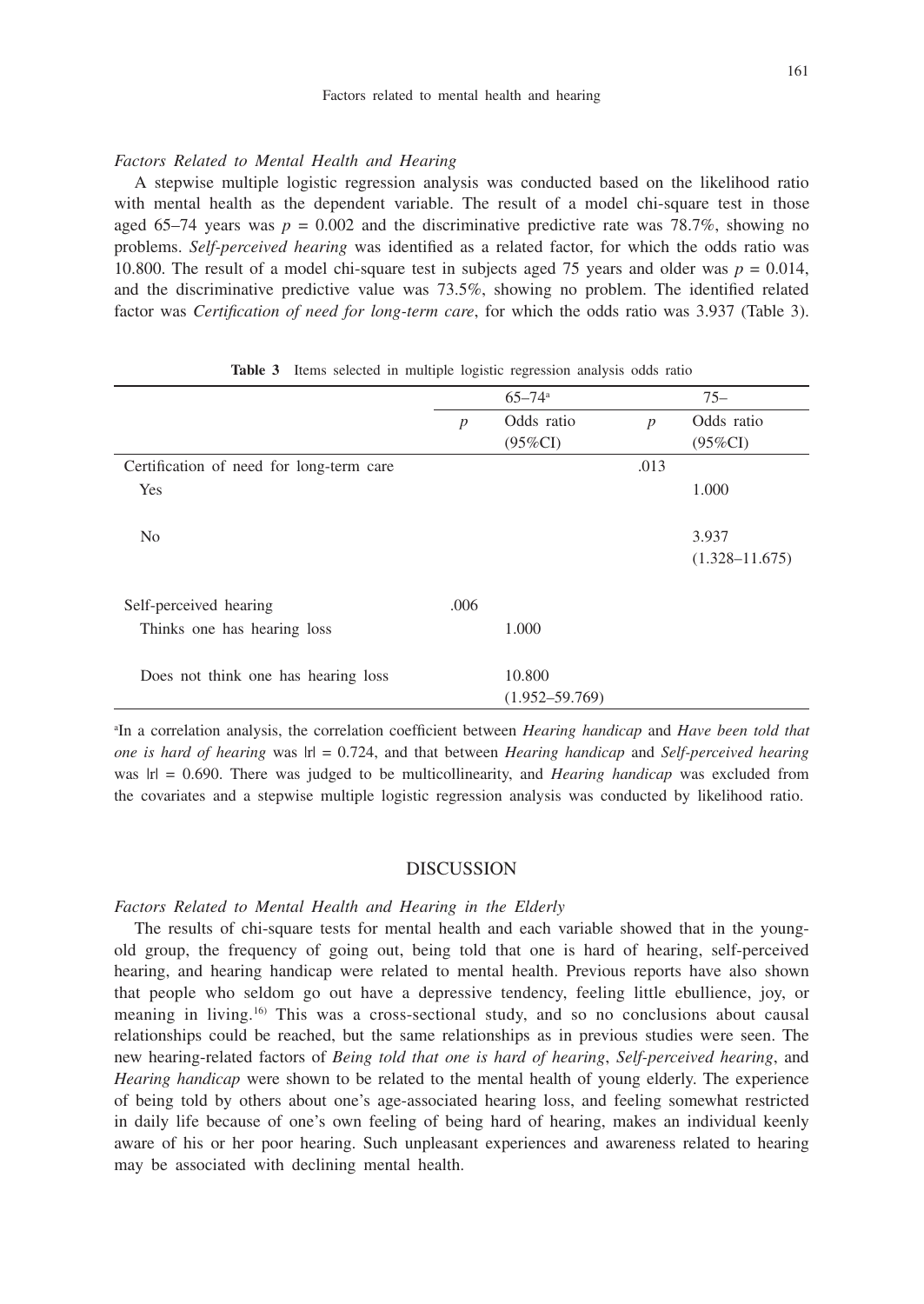The factor seen to have a significant relationship in multiple logistic regression analysis was *Self-perceived hearing*. Even if individual elderly people have environments or coping behaviors that supplement hearing, ultimately the perception that "my hearing is poor" seems to affect mental health. In the future, support measures to provide both ancillary support for surroundings so that people can recognize and accept their hearing loss and direct assistance for mental health may be necessary.

In the old-old group, only *Certification of need for long-term care* was related to mental health. *Certification of need for long-term care* was also selected in the multiple logistic regression analysis. The Ministry of Health, Labor and Welfare defines the state of needing long-term care as "a state in which constant care is expected to be needed continuously due to a physical or mental impairment over a period stipulated in a Ministry of Health, Labor and Welfare Ordinance for all or some of the basic actions in daily life, including bathing, using the toilet, and eating." The rate of poor mental health was 22.9% in the young-old and somewhat higher, 29.4%, in the old-old. Significant differences were seen in the items of *I can't always concentrate*, *I do not feel value in the things I do*, and *I do not enjoy daily life*. In a state of needing care, people find it difficult to devote themselves to things they are interested in or working toward things, and a mental state may occur in which they cannot enjoy each day. Thus, after orchestrating assistance for mental health in community dwelling elderly, it will be necessary to consider differences in background in line with young-old and old-old age groups. It is also suggested that recognition of hearing and appropriate support for acceptance of and measures against hearing loss will lead to the prevention of worsening mental health in the old-old.

Limitations of this study and future issues are the likelihood of a bias toward subjects characterized by a low level of need for long-term care and a high frequency of going out. In the future it will be necessary to expand the survey field and obtain greater subject numbers in the selection method.

# **CONCLUSION**

The aim of this survey was to clarify factors related to mental health and hearing in 150 community-dwelling elderly. The results showed that factors related to mental health were *Frequency of going out of the house*, *Being told that one is hard of hearing*, *Self-perceived hearing*, and *Hearing handicap* in the young-old subjects. Of those factors, the determining factor was *Self-perceived hearing*. In old-old, only *Certification of need for long-term care* was related to mental health.

# CONFLICT OF INTEREST

The authors declare that they have no conflict of interest.

# ACKNOWLEDGEMENTS

The authors would like to express their sincere gratitude to the study participants and staff members for their cooperation in this study.